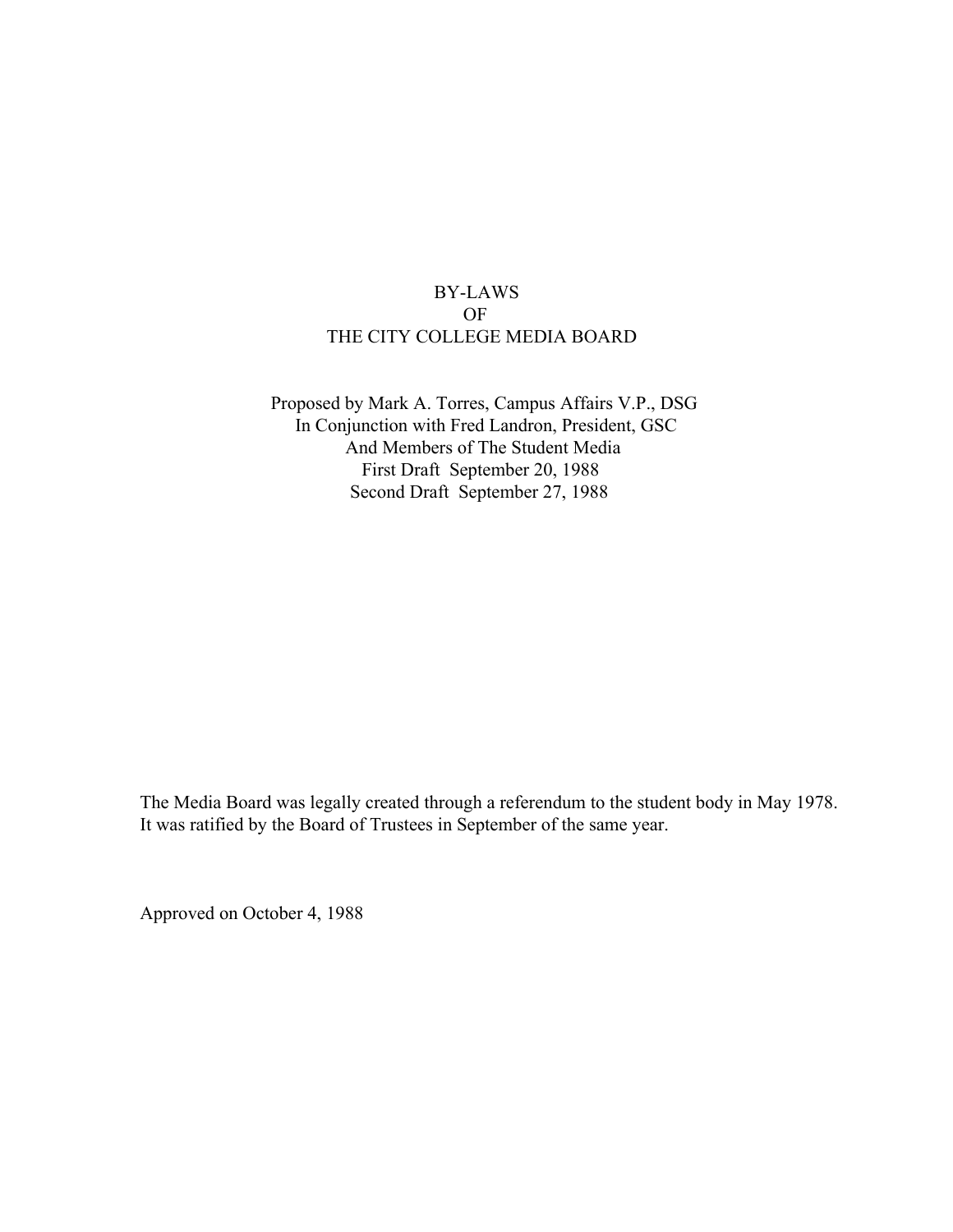| Preamble: | The City College Media Board was legally created through a referendur     |
|-----------|---------------------------------------------------------------------------|
|           | the student body in May 1978 and ratified by the Board of Trustees. The Q |
|           | College Media Board having been established by a student referendum       |
|           | actively promote and plan events which will enhance life at The City of   |
|           | York.                                                                     |

## **Article I. Name**

The name of this organization is The City College Media Board hereinafter referred to as The Media Board.

# **Article II. Purpose**

The purpose for which The Media Board has been organized include:

| Section 1 | To promote programs designed to develop student media.                                                                                                                                                  |
|-----------|---------------------------------------------------------------------------------------------------------------------------------------------------------------------------------------------------------|
| Section 2 | To promote means of networking between the different media member                                                                                                                                       |
|           | The Media Board.                                                                                                                                                                                        |
| Section 3 | To foster student, faculty, and administration cooperation for enhancement<br>life at The City College of New York.                                                                                     |
| Section 4 | To insure that media at The City College of New York maintain high leve<br>excellence.                                                                                                                  |
| Section 5 | To promote maximum student involvement in media by creating program<br>recruitment.                                                                                                                     |
| Section 6 | To provide and formulate rules and regulations governing the rights<br>activities of the media (print and electronic/broadcast), in their use of<br>appropriation allocated to them by The Media Board. |
| Section 7 | To allocate monies earmarked for The Media Board to member medium.                                                                                                                                      |

### **Article III. Membership**

| Section 1 | The voting members of The Media Board shall be:                              |
|-----------|------------------------------------------------------------------------------|
|           | a) The chief operating officers of the existing media members of The M       |
|           | Board or their designees.                                                    |
|           | b) The highest-ranking Day Student Government member of The Student          |
|           | Services Corporation or his/her designee (who must be a student member       |
|           | The Day Student Government).                                                 |
|           | c) Two faculty members chosen by The Faculty Senate for a staggered 2-y      |
|           | term.                                                                        |
| Section 2 | Qualifications for membership by other media:                                |
|           | a) An organization may join The Media Board only through a referent          |
|           | placed on the ballot at the regularly scheduled student government elect     |
|           | The referendum must be placed on the ballot by petitioning ten percent (1)   |
|           | of the student body. The referendum must include the provision for at lea    |
|           | two dollar and fifty cent (\$2.50) student activities fee increase earmarked |
|           | The Media Board. The Media Board membership becomes effective once           |
|           | student activities fee increase has been collected by The City College of N  |
|           | York.                                                                        |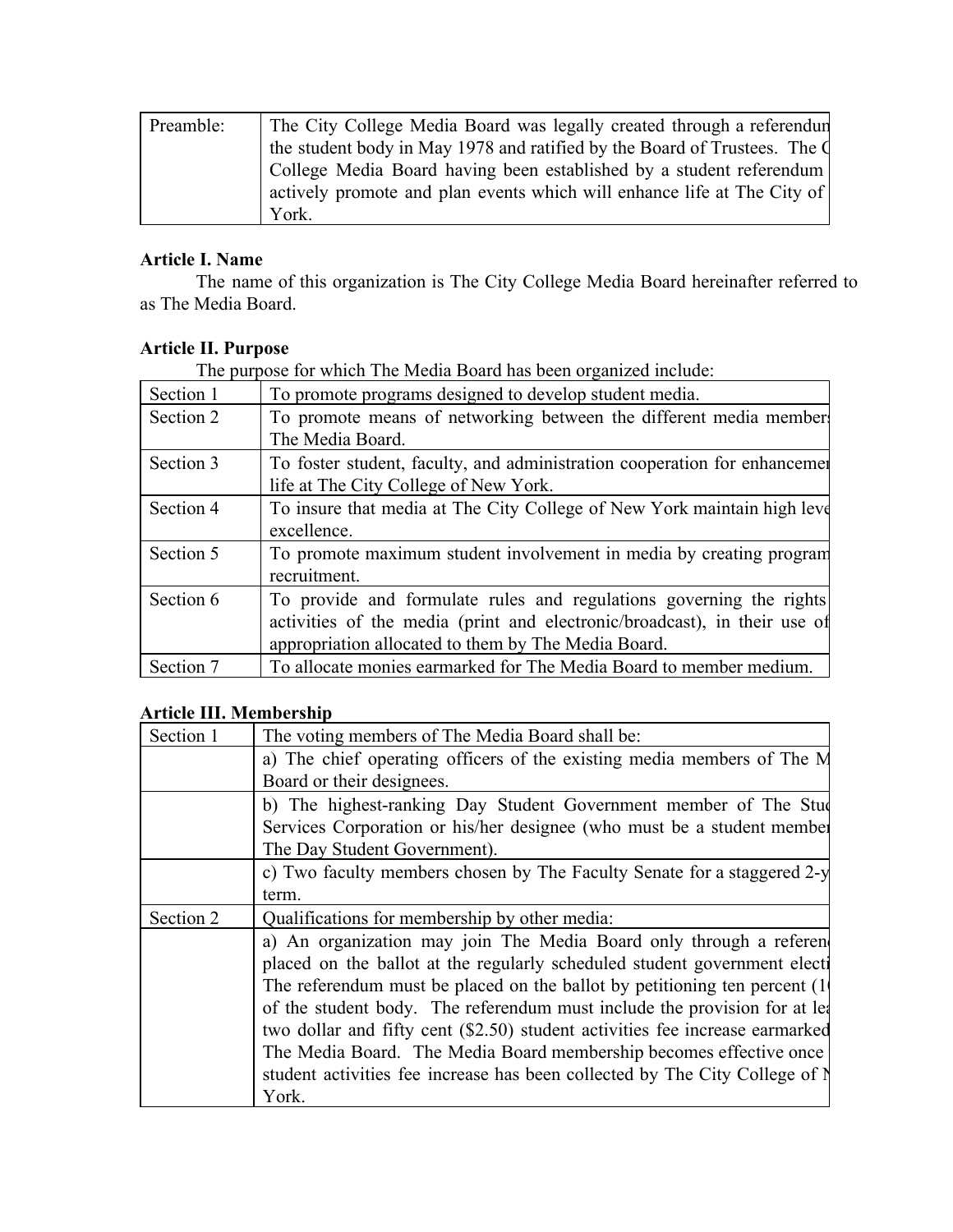|           | b) Application by new media for membership of The Media Board shall no<br>entertained until that medium has functioned independently, producing ma<br>essentially journalistic in nature and oriented towards the interest of stu<br>body. |
|-----------|--------------------------------------------------------------------------------------------------------------------------------------------------------------------------------------------------------------------------------------------|
| Section 3 | A quorum of The Media Board will be two thirds $(2/3)$ of all voting mem<br>three of whom must be representatives for the media members of The Me<br>Board.                                                                                |
| Section 6 | No official business may be transacted in The Media Board in the absence<br>quorum.                                                                                                                                                        |
| Section 7 | The Media Board will meet at least once (1) per month.                                                                                                                                                                                     |
| Section 8 | Special meetings of The Media Board may be convened by Execut<br>Committee or by a majority of media Board Members.                                                                                                                        |

# **Article IV. Executive Officers**

| Section 1 | The Chairperson (who must be a student) shall be the chief executive offic      |
|-----------|---------------------------------------------------------------------------------|
|           | this organization. He/she shall preside over all meetings, manage all affa      |
|           | The Media Board, and enforce all resolutions approved by The Media Boa          |
|           | Upon election to the position of Chairperson, The Chairperson shall relind      |
|           | his position as representative for his/her constituency. He/she must            |
|           | designate a member of his constituency to represent that constituency on        |
|           | Media Board. Also, as outlined by Robert's Rules of Order, The Chairpers        |
|           | is entitled to vote when the vote is by ballot, and in all other cases where    |
|           | vote will change the result.                                                    |
| Section 2 | The Vice-Chairperson (who must be a faculty member of The Media Boat            |
|           | shall assist and advise both the Chairperson and the Treasurer concern          |
|           | Media Board policy, and assume the responsibilities of the Chairperson          |
|           | his/her absence.                                                                |
| Section 3 | The Treasurer (who must be a student) shall be the chief financial officer of   |
|           | Media Board. He/she shall exhibit all books and accounts of The Media Bo        |
|           | to any member of The Media Board one meeting after receiving such a requ        |
|           | maintain records of all financial transactions concerning The Media Board       |
|           | submit a report of all finances at the first and last meetings of each semester |
| Section 4 | No member of the Media Board may hold more than one Executive positio           |
|           | a time.                                                                         |

# **Article V. Secretary**

| Section 1 | The Media Board shall hire or appoint a Secretary who shall keep minute      |
|-----------|------------------------------------------------------------------------------|
|           | all Media Board meetings, maintain a record of all transactions which are    |
|           | financial in nature, keep a membership roll containing the names of all N    |
|           | Board members, post all necessary material, as well as attend to the mailing |
|           | all correspondence.                                                          |
| Section 2 | The Secretary of The Media Board shall not vote in any meetings of The M     |
|           | Board.                                                                       |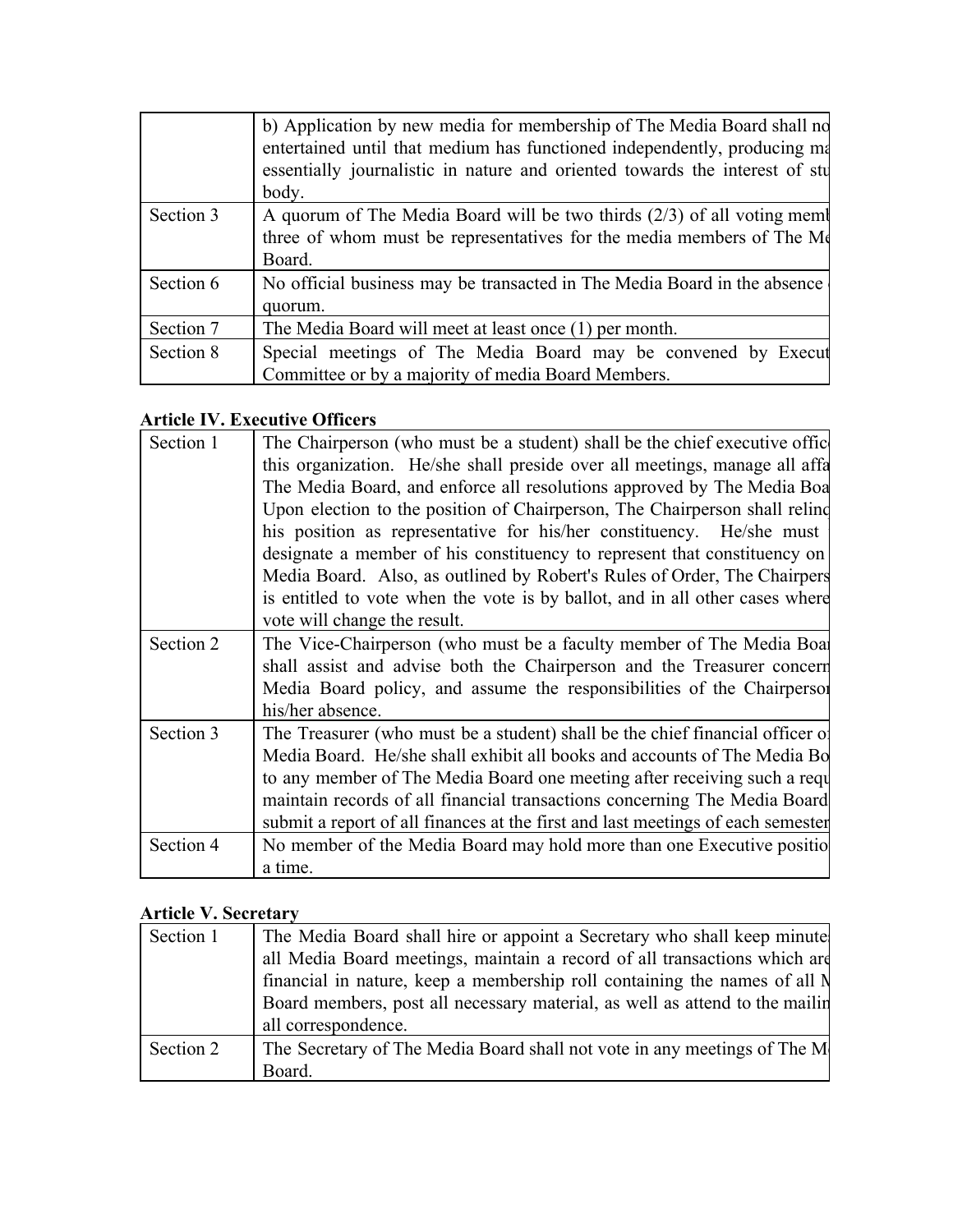# **Article VI. Executive Committee**

| Section 1 | The Executive Committee will consist of The Chairperson, Vice-Chairper<br>and Treasurer.                                                      |
|-----------|-----------------------------------------------------------------------------------------------------------------------------------------------|
| Section 2 | The Executive Committee will be responsible for:                                                                                              |
|           | a) Making decisions and taking actions in accordance with the purposes<br>policies approved by The Media Board.                               |
|           | b) Submitting a report of all actions and decisions of The Executive Comm<br>at all Media Board meetings.                                     |
| Section 3 | The Executive Committee shall meet at least twice (2) a month.                                                                                |
| Section 4 | A quorum of all meetings of The Executive Committee will be obtained wh<br>three (3) of the Executive members of The Media Board are present. |
| Section 5 | No official business may be transacted in The Executive Committee in<br>absence of a quorum.                                                  |
| Section 6 | All decisions of The Executive Committee shall be made by majority vote<br>duly noted in minutes.                                             |

### **Article VI. Ad Hoc Committee**

| Section 1 | The Chairperson may, with Media Board approval, establish as many ad l  |
|-----------|-------------------------------------------------------------------------|
|           | committees as are deemed necessary for the smooth and efficient conduct |
|           | business.                                                               |

# **Article VII. Powers Of The Media Board**

| Section 1 | To request that at the beginning of each semester, all established media<br>submit a performance report for the previous semester with a budget requ<br>for the current semester.                                                                                                                                                                                                   |
|-----------|-------------------------------------------------------------------------------------------------------------------------------------------------------------------------------------------------------------------------------------------------------------------------------------------------------------------------------------------------------------------------------------|
| Section 2 | For the print media the performance report must include the total number<br>issues and pages per issue published, publishing costs, net cost per page, t<br>advertising revenue billed, total advertising revenue collected, and a tot<br>operational office expenditures.                                                                                                          |
| Section 3 | For the electronic/broadcast media the performance report must include a list<br>all shows and special programs broadcasted, equipment maintenance c<br>inventory lists, advertising revenue billed, total advertising revenue collection<br>revenue from services rendered, organizational profits including fund ra<br>and a total of operational office and studio expenditures. |
| Section 4 | The Media Board shall allocate the monies earmarked for The Media Bo<br>and shall submit a semesterly budget report to the Student Servi<br>Corporation for review of legality and compliance with regulations.                                                                                                                                                                     |

# **Article VIII. Funding Compliance**

| Section 1 | For a medium to sit on and be funded by the Media Board, three-fourths of |
|-----------|---------------------------------------------------------------------------|
|           | governing board must be students registered at The City College of New Yd |
| Section 2 | In order for a medium to be funded, three-fourths of the material printed |
|           | broadcasted must be provided by students registered at The City College   |
|           | New York.                                                                 |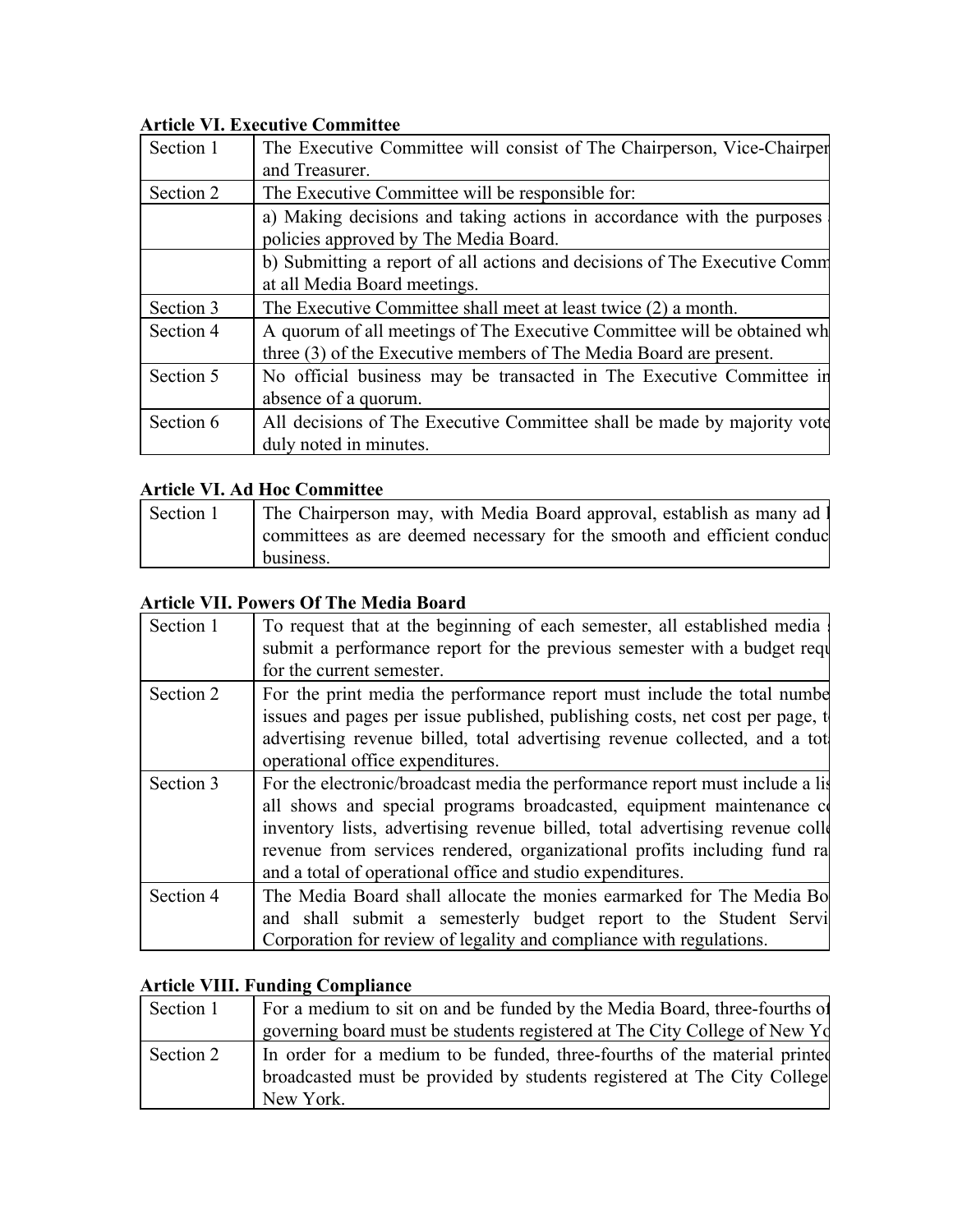| Section 3 | In order for a newspaper to be funded by the Media Board, it must print    |
|-----------|----------------------------------------------------------------------------|
|           | number of pages for which The Media Board has funded.                      |
| Section 4 | In order for the electronic/broadcast to be funded by The Media Board it m |
|           | put out the broadcast and service plan enumerated at the time the bud      |
|           | request was made.                                                          |

# **Article IX. Membership Inactivity**

| Section 1 | Membership on the Media Board can be withdrawn for failure to meet regul<br>the semester publishing/broadcast. Membership cannot be withdrawn until<br>member has received in writing from the Media Board a warning of post<br>removal. Removal cannot take place until one semester after such warning<br>been received. |
|-----------|----------------------------------------------------------------------------------------------------------------------------------------------------------------------------------------------------------------------------------------------------------------------------------------------------------------------------|
| Section 2 | If a member of the Board misses three consecutive meetings of the Bo<br>funding and the right to vote for that member may be withdrawn for the sem<br>by the Media Board.                                                                                                                                                  |

## **Article X. Probation**

| Section 1 | Probation is the status on which a medium will be placed for failing to med<br>criteria established for funding compliance.                                                                                                                                    |
|-----------|----------------------------------------------------------------------------------------------------------------------------------------------------------------------------------------------------------------------------------------------------------------|
| Section 2 | The probation period will begin immediately following the semester the vid<br>occurred and will be enforced the following semester. Probation will be lift<br>the beginning of the term following the semester the medium meets the fu<br>compliance criteria. |
| Section 3 | A medium which has been on probation for two consecutive semesters will<br>defunded at the last meeting of the semester in which it occurs and the respected<br>officers will be notified.                                                                     |

#### **Article XI. Assets and Funds**

| Section 1 | No income or assets of The Media Board will directly or indirectly be give     |
|-----------|--------------------------------------------------------------------------------|
|           | individual members of The Media Board. The Media Board will receive            |
|           | earmarked funds which will be deposited in the City College account and $\psi$ |
|           | solely to pay the allocation voted by The Media Board. The allocations will    |
|           | implemented solely for the purpose stated in the request to the Board.         |
| Section 2 | Funds shall only be withdrawn from a media member's account when               |
|           | vouchers have the three (3) signatures of the Chief Operating Officer, Treast  |
|           | and the faculty advisor of the media member.                                   |
| Section 3 | If a medium has been placed on probation for the previous semester or has b    |
|           | defunded, the board may request an accounting of the disbursement of all f     |
|           | previously allocated to that medium. This accounting shall not be limited to   |
|           | allocated by the board. Failure to make this accounting may result in          |
|           | surrender of all funds and assets held by that medium.                         |

# **Article XII. Media Board Seal**

The Media Board shall have a seal made of the following design: